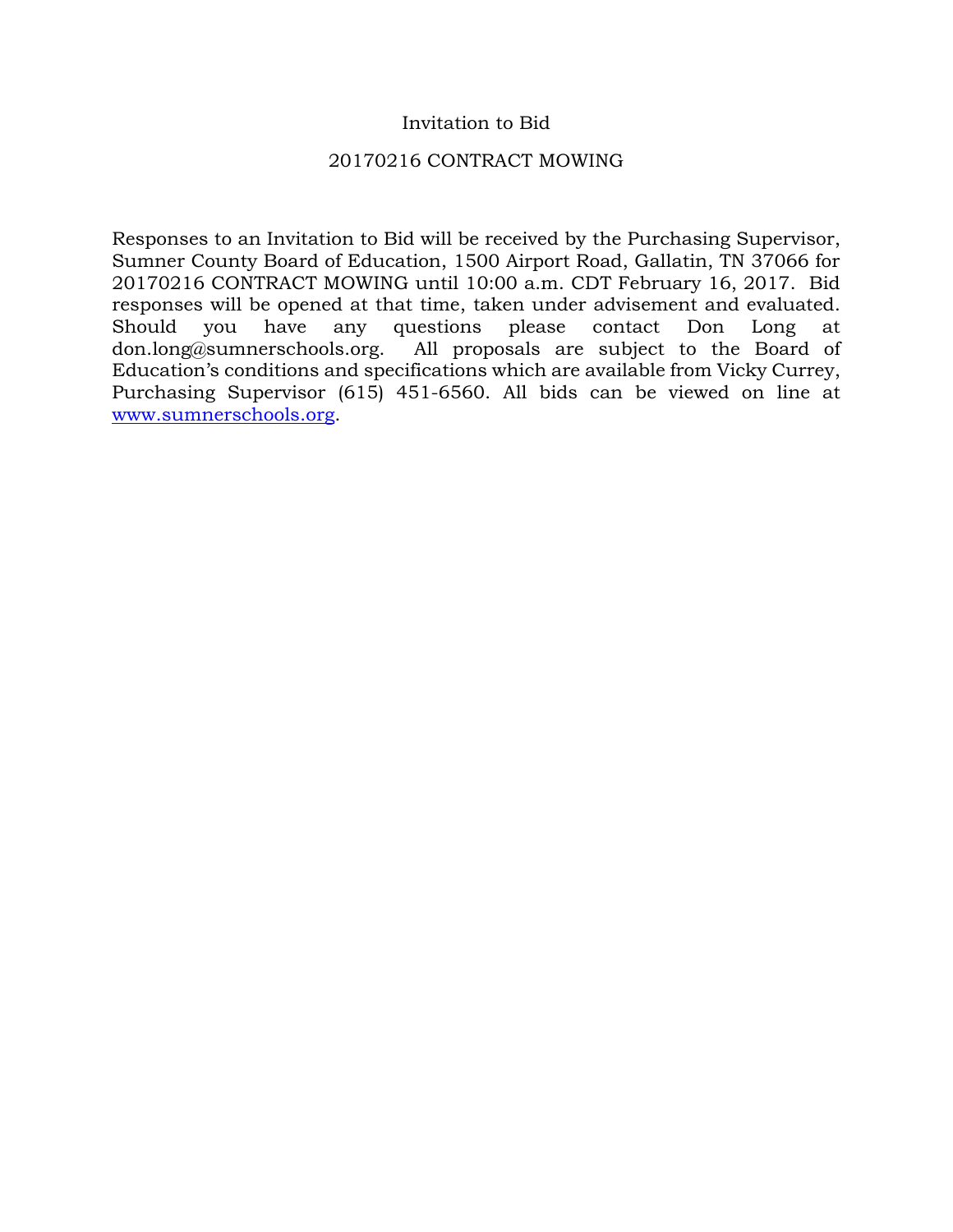#### **NOTICE TO RESPONDENTS**

Responses to an Invitation to Bid will be received by the Purchasing Supervisor in the SUPPORT SERVICE FACILITY CONFERENCE ROOM, Sumner County Board of Education, 1500 Airport Road Gallatin, TN 37066. They will be received until **10:00 A.M. Local Time FEBRUARY 16, 2017** for **20170216 CONTRACT MOWING**, at which time the responses will be opened, taken under advisement and evaluated. *BIDS WILL BE POSTED ON www.sumnerschools.org*

#### **GENERAL REQUIREMENTS AND CONDITIONS**

-------------------------------------------------------------------------------------------------------------------------------

- 1. The Sumner County Board of Education reserves the right to accept or reject any and/or all responses in whole or in part, and to waive informalities therein.
- 2. Any responses received after the scheduled closing time for the receipt for responses will not be considered.
- 3. If a mistake is discovered after the responses are received, only the Sumner County Board of Education may allow the respondent to withdraw the entire response.
- 4. Partial payments will not be approved unless justification for such payment can be shown. Terms will be net 30 days.
- 5. Payment will not be made until the said **20170216 CONTRACT MOWING** are inspected and approved as meeting all specifications by persons appointed by the Sumner County Board of Education.
- 6. Responses submitted must be in a sealed envelope and marked on the outside as follows: **RESPONSE: 20170216 CONTRACT MOWING DEADLINE: FEBRUARY 16, 2016 @ 10:00 A.M.**
- 7. Facsimile responses will not be considered.
- 8. If a successful bidder violates any terms of their bid, the contract, school board policy or any law they may be disqualified from bidding for a period of two years for minor violations or longer for major violations. Bids from disqualified bidders will not be accepted during the period of disqualification.
- 9. Prices quoted on the response (if any) are to be considered firm and binding until the said **20170216 CONTRACT MOWING** are in the possession of the Sumner County Board of Education.
- 10. No purchase or contract is authorized or valid until the issuance of a Board Purchase Order in accordance with Board Policy. No Board Employee is authorized to purchase equipment, supplies or services prior to the issuance of such a Purchase Order.
- 11. Any deviation from these stated terms, specifications and conditions must be coordinated with and approved in writing by the Purchasing Supervisor, Vicky Currey (615) 451-6560.
- 12. All bids that exceed \$25,000 must have the Company Name, License Number, Expiration Date thereof and License Classification of Contractor listed on outside of sealed envelope. As required by State of Tennessee Code Annotated 62-6-119.
- 13. The awarded bidder will be required to post a performance and payment bond in the amount of 25% of the contract price if it exceeds \$100,000 as stated by State of Tennessee Code Annotated 12-4-201.
- 14. If the project cost in excess of \$25,000 a performance bond must be secured by the requesting party in an amount equal to the market improvement value.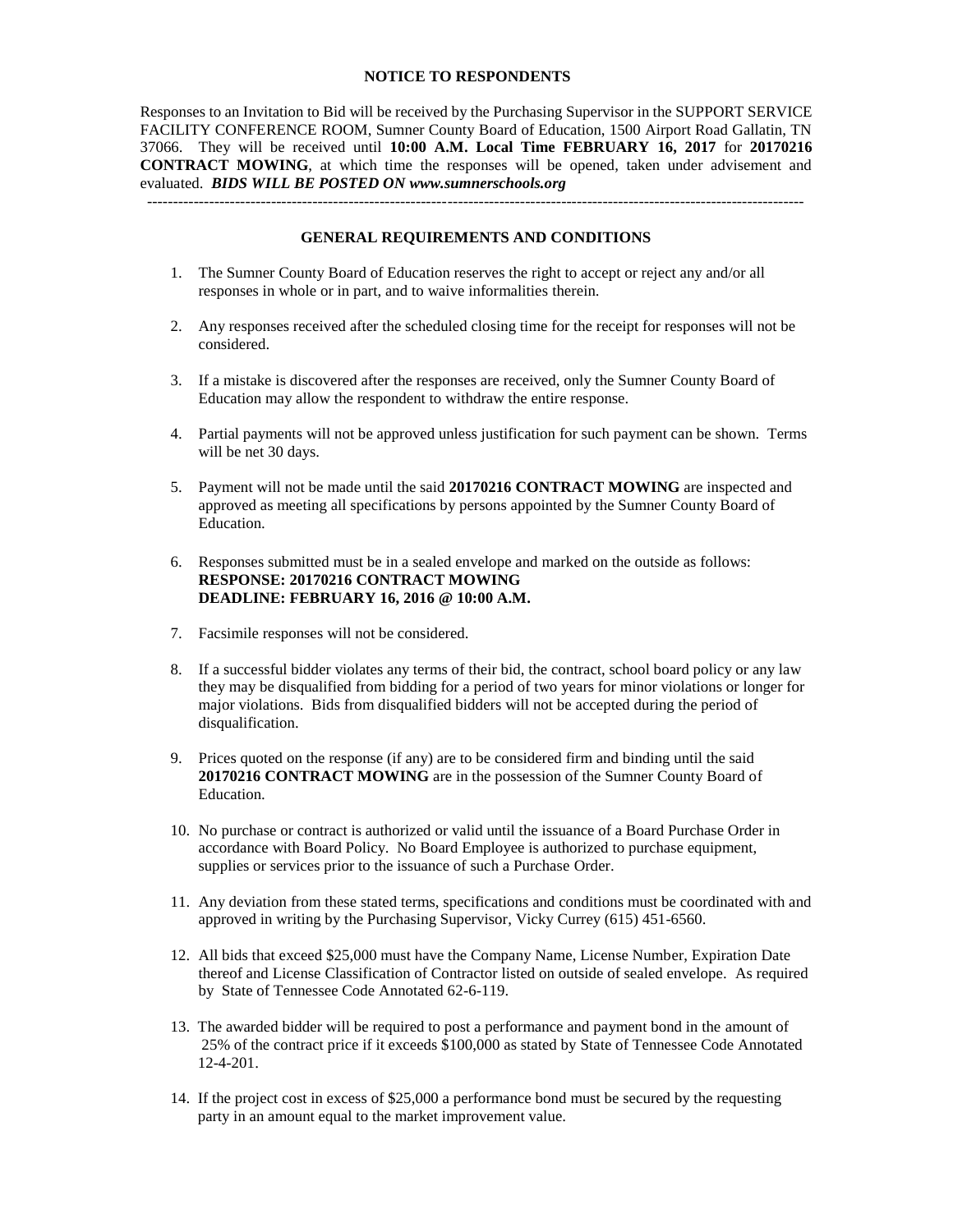# **CONTRACT MOWING SPECIFICATIONS**

# **SCHOOLYEAR 2017-18**

#### **INTRODUCTION**

The Sumner County Board of Education (Owner) is seeking bids for qualified lawn/ground maintenance contractors (Contractor) to furnish lawn and grounds maintenance services for all Sumner County Public School facilities, Administrative Offices, and other properties listed in this bid package. This specification establishes the minimum requirements for lawn care service expected by the Owner. Any preceding specifications for Contract Mowing from years past are null and void and do not apply to this requested service. Bidders should carefully read all sections of these specifications. There will be a **mandatory pre-bid meeting on Monday, February 6, 2017 at 10:00 a.m. CST** at the Larry Riggsbee Support Services Facility located at 1500 Airport Road, Gallatin, TN 37066. **Bids submitted by anyone not in attendance at the pre-bid will not be accepted**. A list of bidders in attendance at the pre-bid will be posted online prior to the bid opening.

Prospective bidders will have until **Monday**, **February 13, 2017** until **2:15 p.m**. **CST** to submit questions concerning these specifications in writing. Questions received after the deadline will not be answered. All questions are to be submitted in writing to Don Long at [don.long@sumnerschools.org](mailto:don.long@sumnerschools.org) or faxed to 615-451-5241 Attention Don Long. Questions will be answered in writing and covered at the pre-bid meeting. Verbal questions via telephone or cell phone prior to the pre-bid meeting will not be answered. This will be strictly adhered to. **Prospective bidders will have until 10:00 am CST on Thursday, February 16, 2017 at which time bids will be opened publicly.**

#### **BIDDERS RESPONSIBILITY**

It is the bidder's responsibility to assure that his/her bid is delivered at the proper time, in the proper form, and to the proper place of the bid opening. Bids, which for any reason are not so delivered, will not be considered. Bids submitted by e-mail, facsimile machine, or telephone will not be accepted. Each bidder is required, before submitting their bid, to carefully and thoroughly examine the Contract Mowing Specifications. The Invitation to Bid, Exhibit A, and the Notice to Respondents are all components of these specifications. Bidders are encouraged to **completely** familiarize themselves with all of the terms and conditions that are contained herein. Failure to do so on the part of the bidder will in no way relieve them of any of the obligations and responsibilities which are a part of this bid. Bidders will not be allowed to modify their bids after the bid opening time and date. Bid files may be examined during normal work hours after the opening in the Purchasing Coordinator's Office by appointment. It is the responsibility of the Bidder to survey, and become familiar with, each school campus and grounds that they intend to bid on. There **will not** be a pre-bid **tour** of the school grounds or properties. **A list of all equipment with brand name and size, or capacity, to be used to maintain the properties is to be included with the formal bid sheet**. **Failure to submit this required information will result in the bid being disqualified.** After the bid opening the bid summary will be posted online on the Owner's website at [www.sumnerschools.org.](http://www.sumnerschools.org/)

### **SECTION A: GENERAL INFORMATION**

The Contractor will provide all equipment required to complete the work as specified. Entire grounds around all schools and Administrative Offices are to be mowed with pre-approved mowing equipment. These specifications are legally binding and the wording herein constitutes the contract between the Owner and the Contractor. The Owner's expectations are for a high quality, neat, and clean appearance to the finished product. All equipment must be in very good to excellent working order. Mowing equipment is to be commercial grade for mowing large areas. **Residential mowing equipment will not be accepted**. Failure to comply with the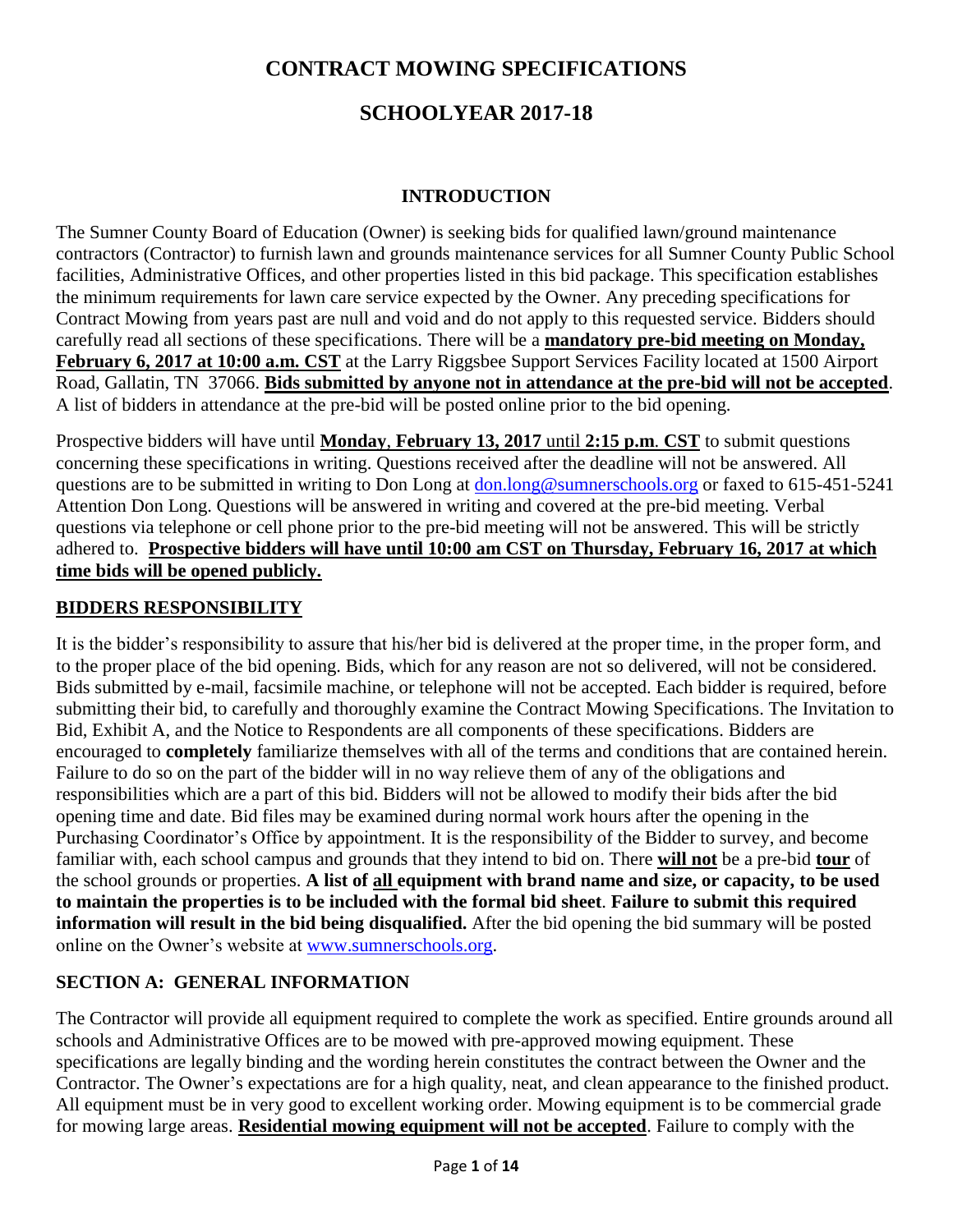requirements of these specifications shall be considered default and shall be considered sufficient reason to terminate the contract upon notification of the Contractor. All equipment used to complete the work as described in these specifications will be OSHA compliant and remain OSHA compliant during the term of the contract. The Contractor will provide all grounds supplies and chemicals to properly perform the work. The Owner expects all Contractors and vendors seeking to conduct business with the Owner to understand that the educational mission of the School District requires a high level of quality and performance from each service provider. Responders to this request for bids should expect that the needs of the students come first in the School District and our focus is to bring products and services to the educational process that enhance student achievement. This will impact the Contractor in at least the following ways;

- Whenever possible, services are to be provided when school is not in session and/or students are not present.
- Safety measures must be at their highest levels to ensure staff, student, and visitor safety in the event someone is present on the grounds during times other than when school is in session.
- Mowing will not occur on school properties after 9:00 p.m. or before 6:00 a.m. The Contractor will abide by City noise ordinances where applicable.
- No mowing or associated activity will take place during the dates and/or times identified by the Owner as TCAP (Tennessee Comprehensive Assessment Program) testing or other testing times designated by the Owner. The Contractor will be given sufficient notice of test dates.

The Contractor acknowledges that time is of the essence to complete the work as specified and agrees that all work will be performed regularly, diligently, and uninterrupted to ensure full completion within an expected period of time. Should wet ground conditions be encountered in the area to be mowed, the area may be bypassed with notification of the Owner representative. However, the area must be cut as soon as possible by other means should conditions not permit equipment usage. The Contractor is to furnish the Owner with a cellular telephone number where he/she can be reached on short notice at all times in case of emergency or sudden change of schedule. **The Contractor will be required to correct unsatisfactory work within 24 HOURS of notification by the Owner**. The Contractor shall be flexible in short notice scheduling changes and special requested cuts, especially in the spring for school field days and High school graduations. The Contractor will be available on short notice to meet with the Owner at the Owner's request. **All Sumner County schools are tobacco free and use of any tobacco products on school grounds is prohibited**. All Sumner County Board of Education polices are to be followed at all times when Contractors, and their employees, are on Board owned properties. Those policies are available on-line at [www.sumnerschools.org](http://www.sumnerschools.org/) under Board Docs. The Contractor shall strictly prohibit interaction between their employees and the students at the schools. If there is any on site questions contact Kenneth Tirjan.

### **SECTION B: BASIC SERVICES-SCOPE OF WORK**

#### **1. MOWING AND TRIMMING SERVICES TO BE FURNISHED**

The grounds to be maintained will be all general purpose lawn areas around all schools as specified herein and shown on **"Exhibit A, Bid Sheet for Grounds Maintenance"** attached hereto. General purpose lawn areas are defined as any area within the property lines or boundaries of the school campuses. **The Owner, at his discretion, may increase the finish mowing area of any campus at any time during the contract period to achieve the desired results. This will be at no extra cost to the Owner unless extra costs are agreed upon by both the Owner and Contractor in writing**. The Owner will not require the Contractor to finish mow areas designated as bush-hog areas. All types of turf grass areas will be maintained at the recommended height for the species being managed, normally 2 to 3 inches. All required mowing will be included in the base price. Each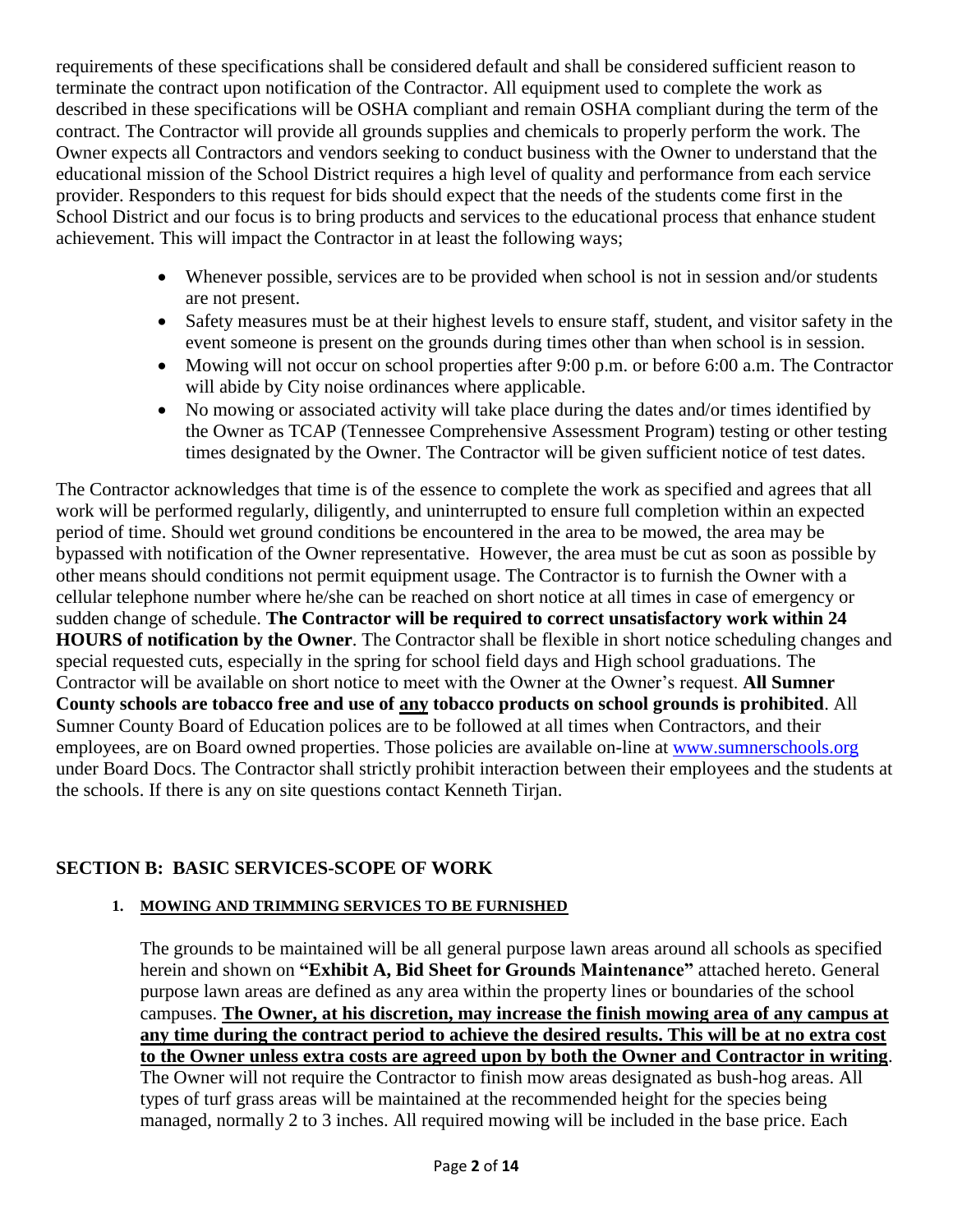mowing service will include grounds detail work i.e. string trimming, edging, cleaning walkways and entrances, along curbs, and removing all debris created during operation. The Contractor is liable for damages caused to trees due to the impact of mowing equipment or excessive use of string trimmers on the bark of trees. **Sub contracting of mowing will not be permitted.**

Specific areas and duties shall include;

- 1. Mowing and trimming around the buildings, including outbuildings (storage buildings), portable classrooms, parking lot islands, playgrounds (including playground equipment), fencing, utility poles, the perimeter of ball fields (football, baseball, softball, soccer, and associated practice fields), parking lots and drives, sidewalks, dumpsters, trees, shrubs, flowerbeds, ditches, creeks, signs, bike racks, school yard signs, areas inside fenced in electrical and HVAC units and equipment, and any associated areas not listed here.
- 2. Mowing and trimming along the perimeter of the football stadiums and the fields, and associated fields behind and beside the stadium, field house areas, practice fields, associated drives and parking areas.
- 3. Mowing along access drives and right of ways.
- 4. "Finish Mower" of commercial grade must be used on all lawn areas around the main buildings. "Batwing" or multiple deck mowers pulled behind a tractor may be used to mow large fields and areas.
- **5.** String trimming and chemical spraying of weeds and grass growing through cracks in concrete sidewalks and asphaltic pavement. These areas are to be maintained throughout the growing season. **Weeds and grass appearing between cracks in concrete and areas where asphalt and concrete meet will not be tolerated. This will be strictly enforced.**

#### **2. EQUIPMENT AND EQUIPMENT USAGE**

All work proposed by the Contractor is to be accomplished using the Contractor's owned and/or rented equipment. All equipment is to be inspected to assure safe operation prior to use on the Owner's property. Equipment is never to be operated in the vicinity of students, Staff, or neighbors with particular emphasis to avoid operation of equipment around children on or off the Owner's site. All rotary mowing equipment will have the blades sharpened or replaced with new blades as necessary so as not to tear the grass. Patterns should be employed to permit recycling of grass clippings and to present a neat appearance. If turf cannot be mowed due to inclement weather and turf has exceeded the no more than 1/3 leaf surface removal, mowing height must be raised and turf mowed twice. All manufacturers recommended mowing equipment safety features such as guards, kill switches, etc., are to remain intact and operational.

#### **3. CLEAN UP AFTER MOWING**

**After mowing is completed, the Contractor is required to remove all grass trimmings and clippings from all sidewalk areas, along curbs, and driveway gutters around the schools and Administrative Offices**. Removing or blowing grass trimmings with the mowing equipment is unacceptable. Heavy mowing equipment can cause damage to the concrete sidewalks and leave unsightly tire tracks on them. Any damages caused by using mowing equipment in this manner will be repaired by the Contractor at his cost. Gas powered leaf blowers and hand sweeping are acceptable means of grass removal. The Contractor should always, whenever possible, discharge grass from the mowing equipment away from the building and the sidewalk areas. Special attention is to be given to the front entrances and bus loading areas of all schools.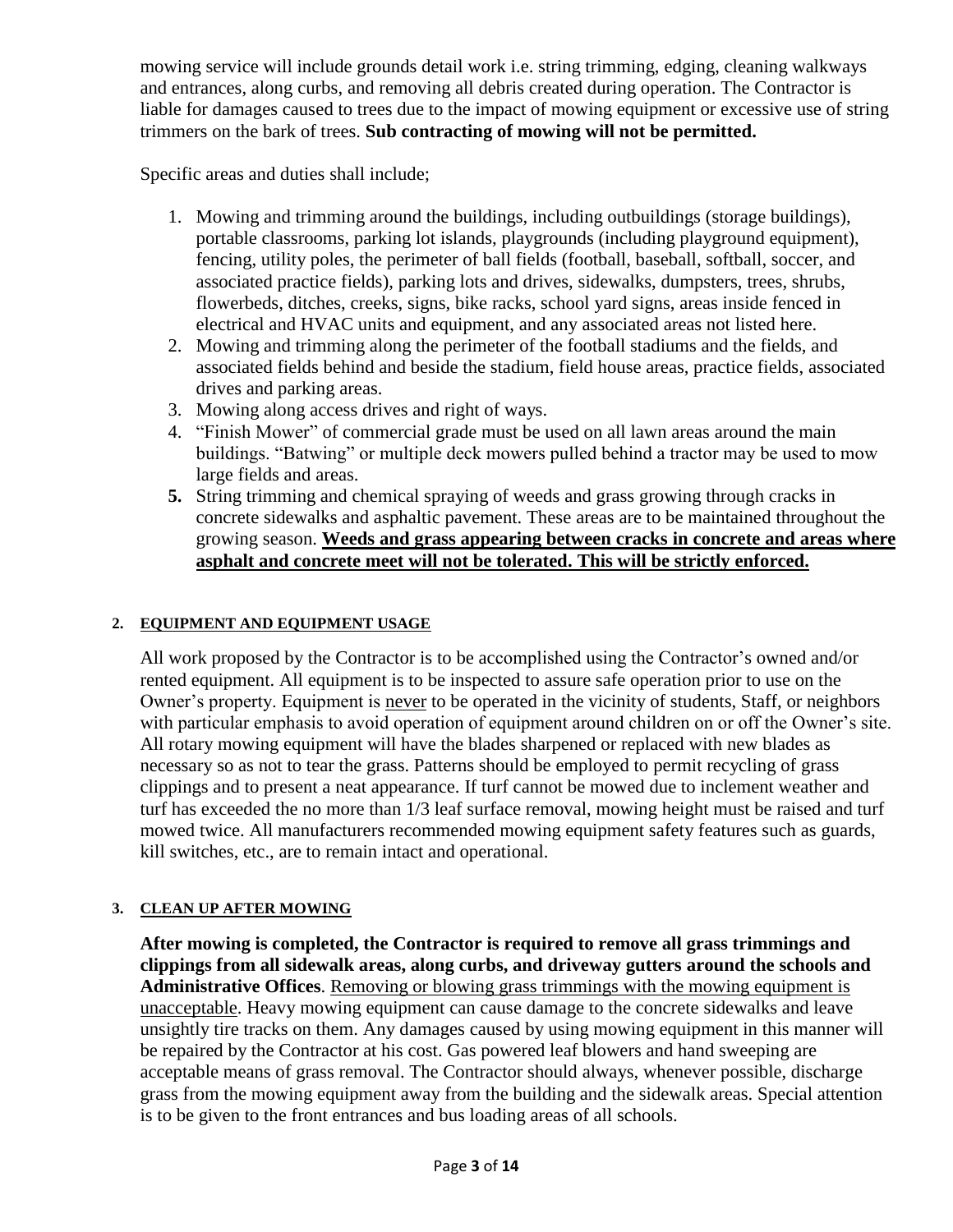#### **4. WEED MAINTENANCE**

Spraying for weeds in inaccessible areas is to be administered at the Owner's discretion and is the responsibility of the Contractor. Spraying weed killer will only be permitted under portables, in cracks in pavement and sidewalks, and between the areas where pavement and concrete sidewalks meet unless otherwise instructed by the Owner. Spray will not exceed more than 4 inches of width around the area being sprayed. Spraying around the entire perimeter of buildings to avoid string trimming will not be permitted. Trees, shrubs, or flowers planted by the school shall be protected from spray and those plants that are destroyed by spraying or mowing will be replaced by the Contractor at the Contractor's cost. The Contractor will provide a list to the Owner of all pesticides and supplies that will be utilized within the scope of this contract. All weed killers and supplies will be a name brand, properly labeled (private labels will not be acceptable), and applied in compliance with all State and Local statutes governing their use. MSDS (Material Safety Data Sheets) must be provided on all chemicals used on the site. Spray will be administered at such times as to not endanger students, Staff, visitors, or neighbors of the Owner. Liability for the spraying of weeds will be the sole responsibility of the Contractor. State and Federal mandated licenses for the application of weed poison is required and is the responsibility of the Contractor. Weed spraying may be subcontracted but must adhere to the same requirements listed here and be approved by the Owner prior to any spraying taking place.

#### 5. **RETENTION PONDS**

Maintenance of vegetation in retention ponds must be provided, at a minimum, bi-weekly (every 2 weeks) during the active growing season. Mowing/bush hogging, or other means, is at the discretion of the Contractor and accessibility of the area. Vegetation must be maintained throughout the entire area and not exceed six (4) inches in height. Maintenance during periods of extreme rain is not mandated and equipment should only enter these areas when they are reasonably accessible. Herbicides are not to be used beyond control at the fence line and this must not exceed a width of six (6) inches. If the Owner or local jurisdiction provides an approved EPA maintenance plan for retention ponds, that will supersede these specifications.

#### 6. **BUSH-HOGGING**

Bush hogging work will be bid separately from the finish mowing and will be areas identified by the Owner. Frequency of bush hogging will also be determined by the Owner. Sub-contracting of bush hog work will be permitted at the discretion of the Owner. If the Owner approves a sub-contractor they must furnish proof of insurance as required in Section D.

#### **SECTION C: PAY REQUESTS**

The Contractor is to submit a pay request or invoice for each group of schools **only after all work, including trimming and clean-up, is completed for every school property in that group.** Partial payment or payments for groups with unfinished work at any of the school properties in that group **will not be processed under any circumstances.** The invoice must clearly state **INVOICE** with an associated invoice number, date, amount of pay requested per school with the group total at the bottom, the company name and address on the invoice, and a brief description of the service provided; i.e. "Mowing and lawn maintenance services at \_\_\_\_\_\_ school(s) on (date)". Requests for payment submitted on documents that are labeled "Statement" will not be processed. **Invoices will not be processed the same work week as the work performed under any circumstances.** A work week for these purposes will be defined as Monday through Friday. Invoices will not be accepted on Saturday or Sunday as all Central Office departments are closed on those days. Invoices may be submitted by hand, U.S. Mail, faxed, texted via cellphone, or by e-mail. Invoices received by fax or e-mail on Saturday or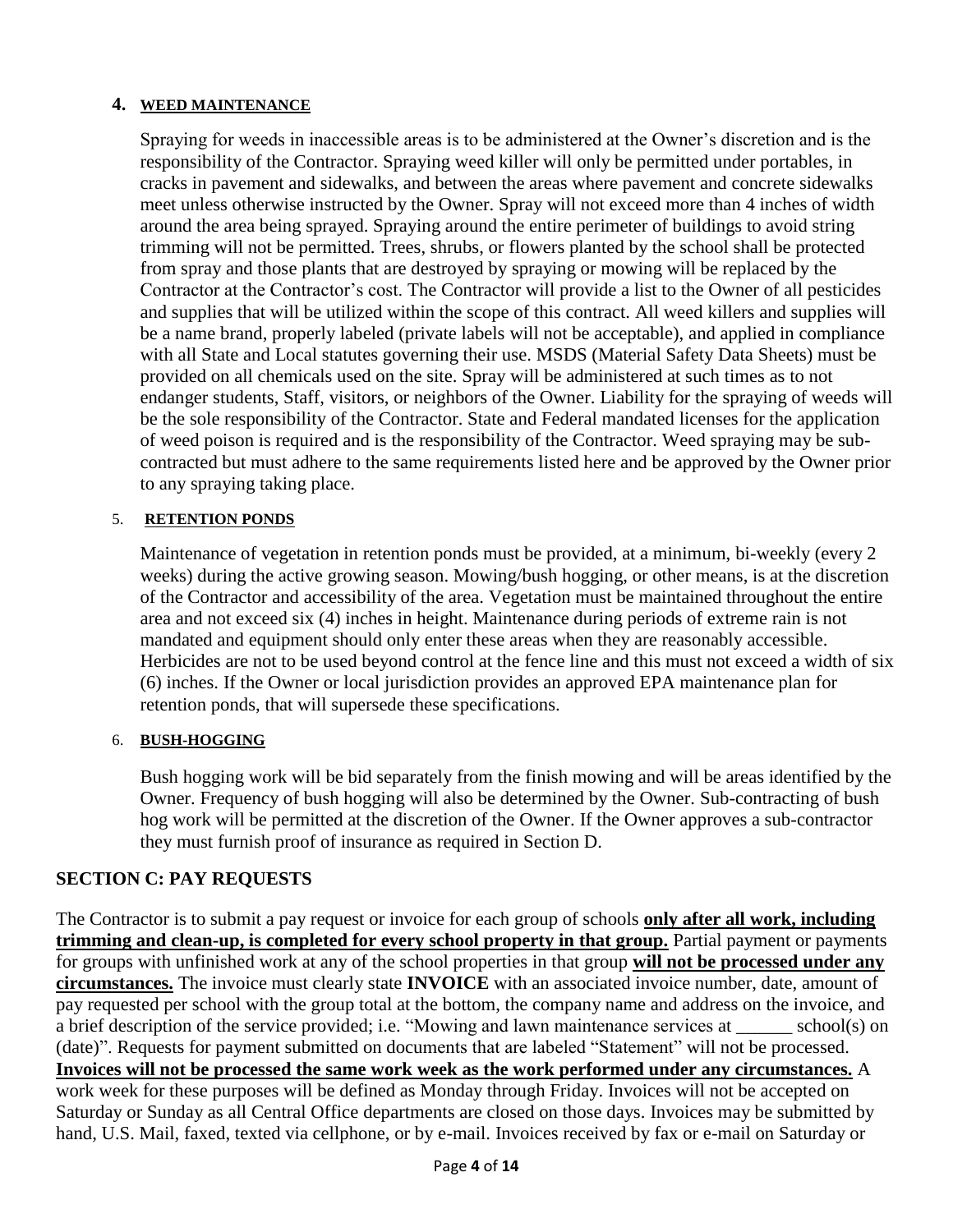Sunday will not be processed until after the following Saturday or Sunday. All work must be inspected by the Owner prior to payment being made to the Contractor. Contractor is to notify Owner's representative when work for any individual mowing is complete at each school. Notification shall be by email. Every effort will be made on the Owner's behalf to inspect the properties and process the pay requests as efficiently and promptly as possible. Payments will be made within 14 working days after the invoice is submitted.

### **SECTION D: INSURANCE AND OTHER REQUIREMENTS**

The Contractors awarded the bid(s) by the Owner shall provide a Certificate of Insurance for a minimum of one million dollars (\$1,000,000.00) for public liability and property damage with the Sumner County Board of Education listed as the Certificate Holder prior to any work taking place. The policy shall provide for a combined single limit of five hundred thousand dollars (\$500,000.00) per occurrence for bodily and property damage with an aggregated limit of not less than one million dollars (\$1,000,000.00). The certificate shall also provide for Comprehensive General and Vehicle Liability with minimum coverage of one million dollars (\$1,000,000.00) per incident. The Contractors shall provide Workers Compensation Insurance as required by Tennessee State law and shall prove compliance with Public Chapter No. 587, T.C.A. 49-5-413 (d), background check, as well as provide a Drug Free Workplace affidavit prior to any work taking place. All costs for background checks are the responsibility of the Contractor and the resulting information is to be forwarded to the Owner. Failure to provide any of these documents will be considered default and sufficient reason to terminate the contract upon notification of the Contractor. Owner approved sub contractors must adhere to the same requirements listed here.

Bidders shall only be awarded a maximum of three (3) groups. Bidders receiving the low bid shall have an obligation to execute and complete a contract for each group on which they have bid. Each bid shall acknowledge this commitment and shall be signed by an authorized representative of the bidding company. Any Contractor who bids on multiple groups and fails to enter into a contract for each group of properties, or post a bond, shall forfeit the right to contract for any or all groups of properties at the election of the School Board.

### **SECTION E: DAMAGES TO OWNER/PRIVATE PROPERTY**

The Contractor is required to take necessary precautions to protect the Owner, City, and private property. Any damages to property resulting from wrongful or negligent acts shall be reported to the Owner immediately. The Contractor will be responsible for the repair or replacement of any damages caused to the Owner or private property, including vehicles on Owner's property, immediately and at the Contractor's expense. The replacement of material/parts shall be identical or Owner approved equal to those damaged. In the event that the Contractor does damage to the Owner/private property and such damages are not repaired within a reasonable length of time, the Owner reserves the right to make such repairs and bill or deduct from payment the cost of such repairs.

## **SECTION F: SAFETY**

Personal Protective Equipment (PPE) shall be worn as mandated in operational manuals provided by the equipment manufacturers. Contractor's employees, including applicators and handlers, will wear the PPE that is listed on any pesticide, fertilizers, weed killers, etc. label in order to satisfy the requirements of this contract. All Re Entry Intervals (REI) on labels will be observed. All materials and performance of work will meet all Federal Health and Safety laws currently in effect, and those of local authorities having jurisdiction. The Contractor will take all necessary precautions for the safety of his/her employees on the job and of the general public. Lawn, landscape, and athletic field maintenance work will be scheduled to provide the least inconvenience to the occupants of the building and the users of the fields. Because of concerns for student and staff safety, all Contractors' employees will be required to wear a uniform shirt, t-shirt, jacket, or hat with the company name and/or logo on the article of clothing that identifies the employee of the Contractor while on school property. The article of clothing worn by the employees of the Contractor cannot display any explicit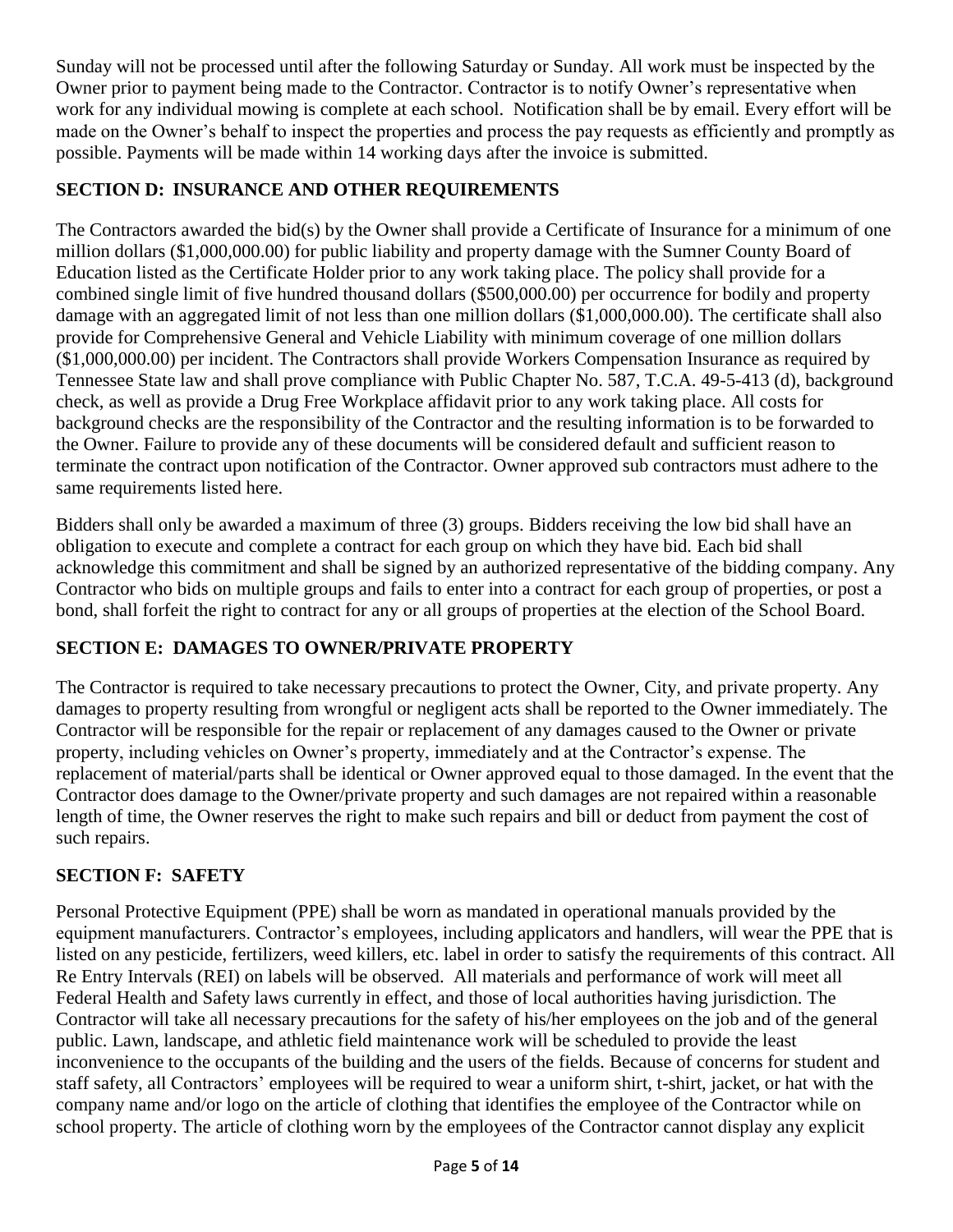pictures or verbiage such as; profanity (in any language), pictures or images of unclothed persons, depicted drugs or drug references, or political choices on them. Contractors' employees are not to remove their shirts while working on school properties. Violations of this provision of the specifications will result in disciplinary action up to and including the offending party being asked to leave the Owner's property until the clothing is replaced with satisfactory apparel.

#### **SECTION G: NON-COLUSION**

The bidder warrants that he/she has not employed or retained any company or person other than a bona fide employee working solely for him/her to solicit or secure this bid. The bidder further warrants that he/she has not paid or agreed to pay any person, company, corporation, individual, or firm, other than a bona fide employee working solely for the bidder, any fee, compensation, percentage, gift or consideration contingent upon or resulting from the award or making of this bid. If the bidder violates this provision, the Owner shall have the right (which shall be cumulative to the other rights the Owner may have) to forthwith terminate this bid without liability. Bidder also certifies that his/her bid is made without prior understanding, agreement, or connection with any corporation, firm, or person submitting a bid for the same materials, services, or equipment and is in respects fair and without collusion or fraud. The signing of the bid sheet indicates that the bidder understands and agrees to this clause.

#### **SECTION H: BANKRUPTCY/INSOLVENCY**

At the time of submittal of the bid, the bidder shall not be in the process of or engaged in any type of proceedings in insolvency or bankruptcy either voluntary or involuntary or receivership proceedings (a person legally appointed to receive and have charge of property or money involved in a lawsuit). If the bidder is awarded a contract for six (6) months or longer, and files for bankruptcy, insolvency or receivership, the Owner may, at its option, terminate and cancel said contract in which all rights hereunder shall immediately cease and terminate.

#### **ALTERNATE SERVICES SCOPE OF WORK- 1**

#### **WEED AND GRASS CONTROL UNDER PLAYGROUND EQUIPMENT**

Due to the nature of State mandated safety materials used beneath playground equipment, weeds and grass are a huge problem for Elementary schools in these areas. The Owner desires those materials, which include wood chips and shredded rubber pieces, be kept weed and grass free. Because of concerns for the children's safety and well being from exposure to toxic chemical weed killers, it is desirable that "hand weeding" be the preferred method of weed eradication. Using hand tools, i.e. shovels, rakes, pitch forks, and a garden hoe is an acceptable means of eradication. **String trimming, or any other mechanical means of weed removal, will not be allowed. Spraying weeds with chemical spray will only be allowed in the summer months when school is not in session and then only at the Owner's discretion.** The price quoted for this service is to include an initial clean-up of all areas under playground equipment and a cost to maintain the areas weed and grass free. The initial clean-up will occur during the first scheduled mowing at each Elementary and Middle schools with designated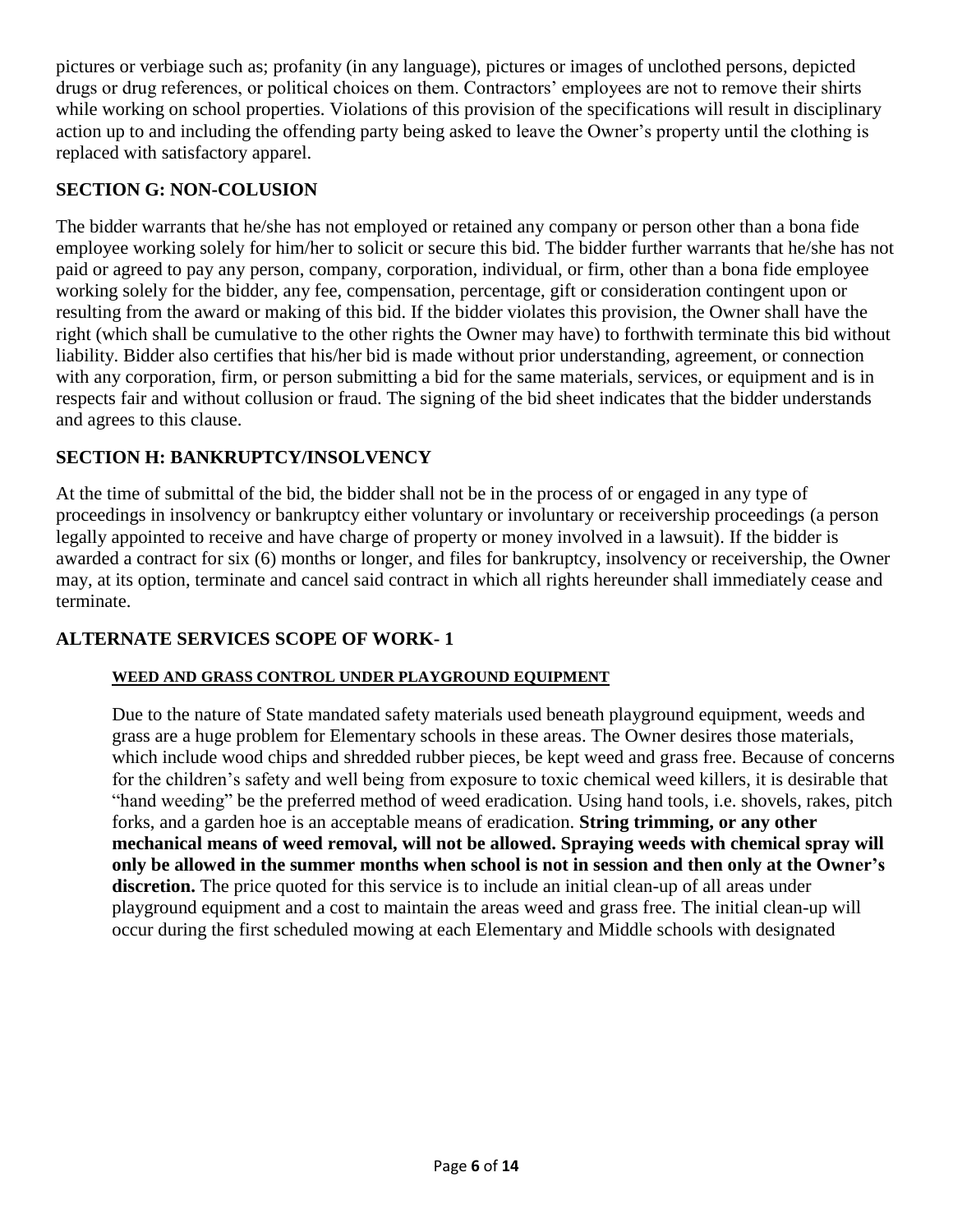playgrounds containing the safety materials. The maintenance portion of the quote should be priced per event as this service may not be needed at every regularly scheduled mowing session. The Owner will determine how many of these special maintenance events are needed on a" school by school" basis. The Owner reserves the right to request these services only as needed. The Bidder should not assume that this will be a regularly occurring service. Bidders shall include the cost of this scope of work on the Bid Sheet as "Alternate # 1". It is the responsibility of the Contractor administering this service to keep the inside area of all fences around playground equipment, with safety materials underneath, weed and grass free. The areas between the black plastic liners and the chain link fences are to be part of this service. Areas outside the chain link fences around the playground equipment are the responsibility of the Contractor with the contract to mow that school property.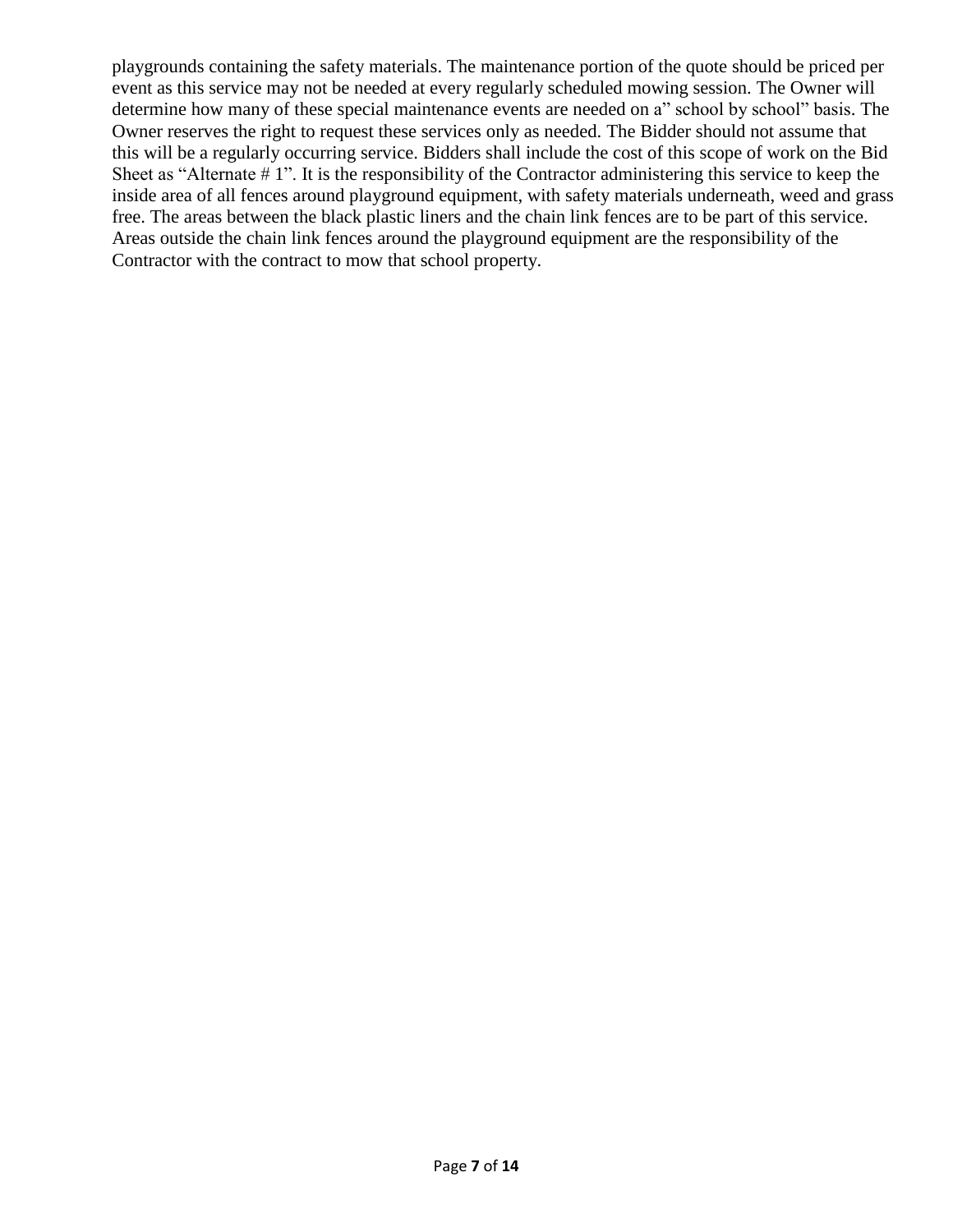# **EXHIBIT A**

## **BID SHEET FOR MOWING AND LAWN SERVICES**

#### **ALL BIDS MUST BE SUBMITTED ON THIS FORM**

#### **BIDS SUBMITTED IN OR ON ANY OTHER FORM WILL BE DISQUALIFIED**

#### **PLEASE CHECK YOUR BID CAREFULLY FOR COMPLETENESS AND ACCURACY**

**FILL IN ALL REQUESTED INFORMATION**. ENTER "NO BID" OR "0" IF YOU ARE NOT BIDDING ON A PROPERTY

# **SUMNER COUNTY SCHOOLS MOWING GROUPS- 2015**

#### **Company name: \_\_\_\_\_\_\_\_\_\_\_\_\_\_\_\_\_\_\_\_\_\_\_\_\_\_\_\_\_\_\_\_\_\_\_\_\_\_\_\_\_\_\_\_\_\_\_\_\_**

**Group 1 Price per cut** 

| <b>Hendersonville</b> | Ellis Middle        | 100 Indian Lake Road          | \$  |
|-----------------------|---------------------|-------------------------------|-----|
|                       | Hendersonville High | 123 Cherokee Road             | \$  |
|                       | Indian Lake Elem.   | 505 Indian Lake Road          | \$  |
|                       | Nannie Berry Elem.  | 138 Indian Lake Road          | \$. |
|                       |                     | <b>Total cost for Group 1</b> |     |

#### **Group 2 Price per cut**

| Hendersonville | <b>Hawkins Middle</b> | 487-A Walton Ferry Rd         | S.  |
|----------------|-----------------------|-------------------------------|-----|
|                | Lakeside Park Elem.   | 204 Dolphus Drive             | \$  |
|                | Walton Ferry Elem.    | 732 Walton Ferry Rd           | \$. |
|                | Gene Brown Elem.      | 115 Gail Drive                |     |
|                |                       | <b>Total cost for Group 2</b> | \$. |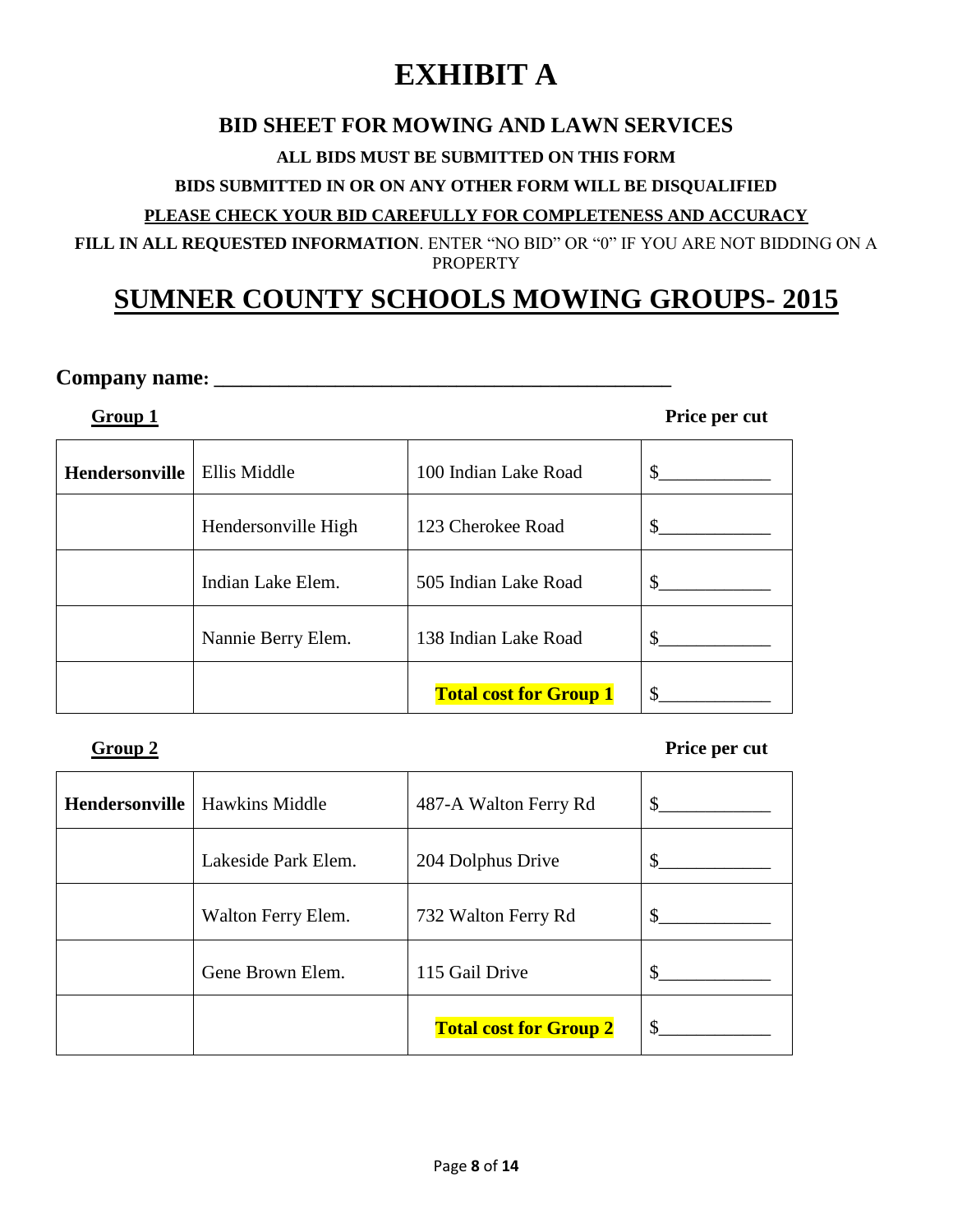**Group 3 Price per cut**

| Hendersonville | George Whitten Elem.    | 140 Scotch Street             |     |
|----------------|-------------------------|-------------------------------|-----|
|                | Merrol Hyde Magnet      | 128 Township Drive            | \$. |
|                | <b>Knox Doss Drakes</b> | 1338 Drakes Creek Rd          | \$. |
|                | Dr. William Burrus Elem | 1336 Drakes Creek Rd          |     |
|                |                         | <b>Total cost for Group 3</b> |     |

**Group 4** Hendersonville **Group 4 Price per cut Header** Beech High 3126 Long Hollow Pike \$ Beech High Annex (Including inside the gates of football field) 3140 Long Hollow Pike  $\frac{1}{2}$ Beech Elem.  $3120$  Long Hollow Pike  $\frac{1}{2}$ T.W. Hunter Middle 2101 New Hope Road \$\_\_\_\_\_\_\_\_\_\_\_\_ Madison Creek Elem 1040 Madison Creek Road \$\_\_\_\_\_\_\_\_\_\_\_\_ **Total cost for Group 4** \$\_\_\_\_\_\_\_\_\_\_\_\_

**Group 5 Price per cut**

| <b>White House</b> | White House High       | 508 Tyree Springs Road  |     |
|--------------------|------------------------|-------------------------|-----|
|                    | White House High Annex | 111 Meadows Road        |     |
|                    | White House Middle     | 2020 Hwy 31W            |     |
|                    | HB Williams Elem.      | 115 S Palmers Chapel Rd | \$. |
|                    | Millersville Elem.     | 1248 Louisville Hwy     |     |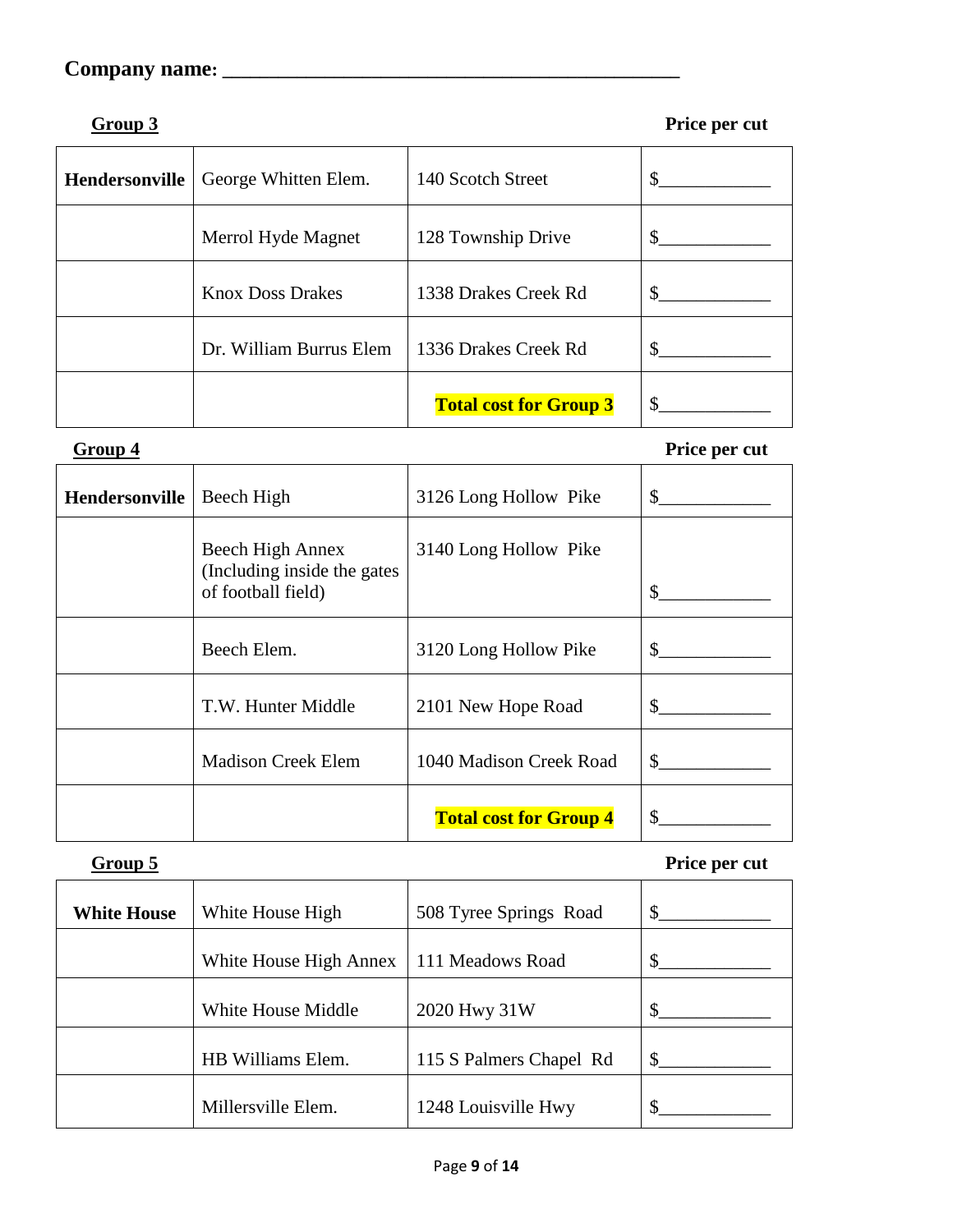|                                           | <b>Total cost for Group 5</b> |  |
|-------------------------------------------|-------------------------------|--|
| White House High<br><b>Football Field</b> | 420 Highway 76                |  |

**Group 6 Price per cut** 

| <b>Portland</b> | Portland High               | 600 College Street            |  |
|-----------------|-----------------------------|-------------------------------|--|
|                 | <b>Portland West Middle</b> | 110 Nolan Private Drive       |  |
|                 | Watt Hardison Elem.         | 300 Gibson Street             |  |
|                 | Gateview Elem.              | 1098 Gateview Drive           |  |
|                 |                             | <b>Total cost for Group 6</b> |  |

| Group 7           |                                                                  |                               | Price per cut |
|-------------------|------------------------------------------------------------------|-------------------------------|---------------|
| <b>Portland</b>   | <b>Portland East Middle</b>                                      | 604 South Broadway            | \$.           |
|                   | <b>Portland Football Field</b><br>Inside Fence but<br>not Field. | 604 South Broadway            | \$            |
|                   | <b>JW Wiseman Elem.</b>                                          | 922 South Broadway            | \$            |
|                   | Clyde Riggs Elem                                                 | 211 Fountain Head Rd          | \$            |
| <b>Cottontown</b> | Oakmont Elem.                                                    | 3323 Hwy 76                   | S.            |
|                   |                                                                  | <b>Total cost for Group 7</b> | <sup>\$</sup> |

#### **Group 8 Price per cut**

| Westmoreland | Westmoreland High          | 4300 Hawkins Drive |  |
|--------------|----------------------------|--------------------|--|
|              | <b>Westmoreland Middle</b> | 4128 Hawkins Drive |  |
|              | Westmoreland Elem.         | 4178 Hawkins Drive |  |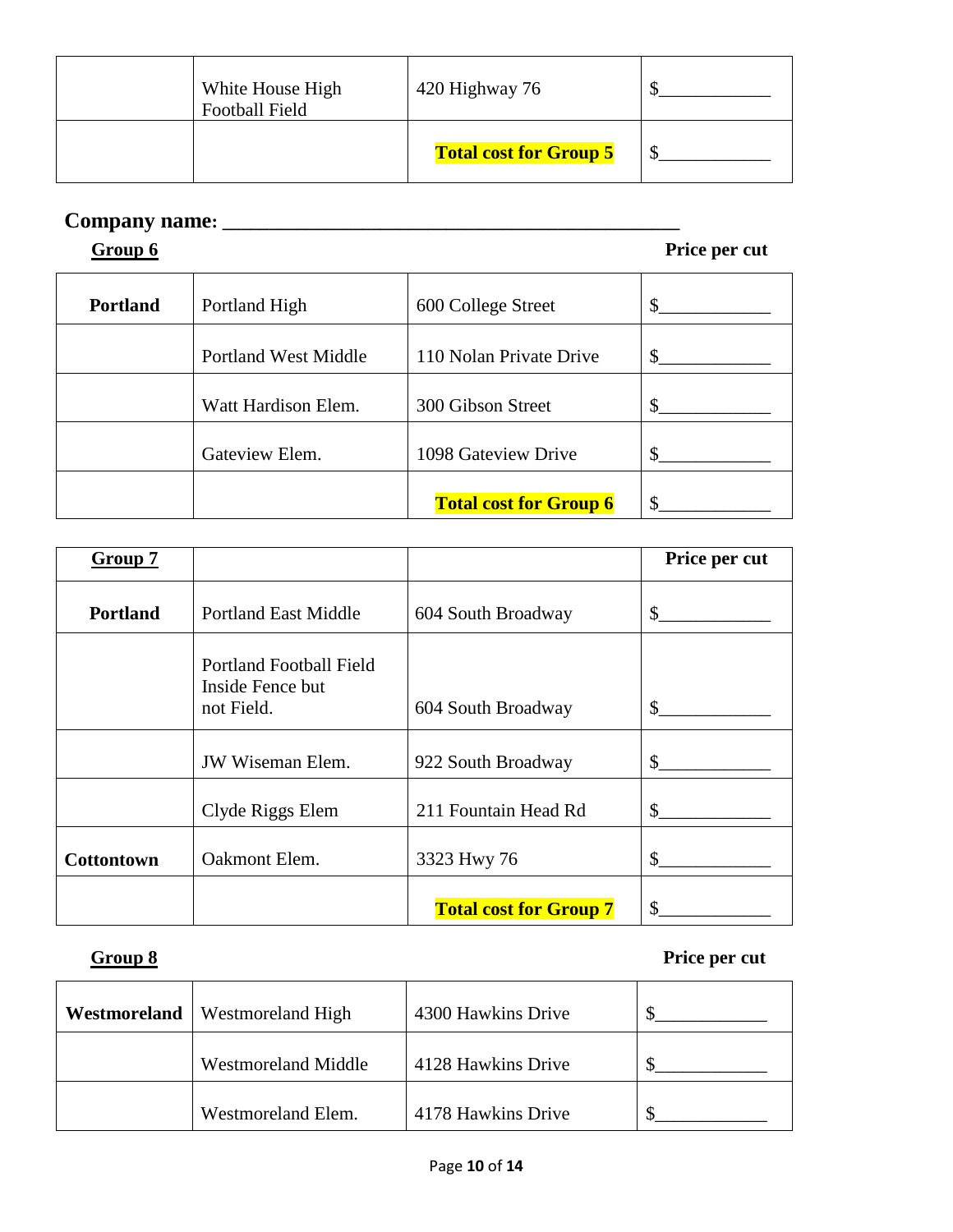| Old Westmoreland Elem. | 420 Old Hwy 31E               |  |
|------------------------|-------------------------------|--|
| North Sumner Elem.     | 1485 North Sumner Road        |  |
|                        | <b>Total cost for Group 8</b> |  |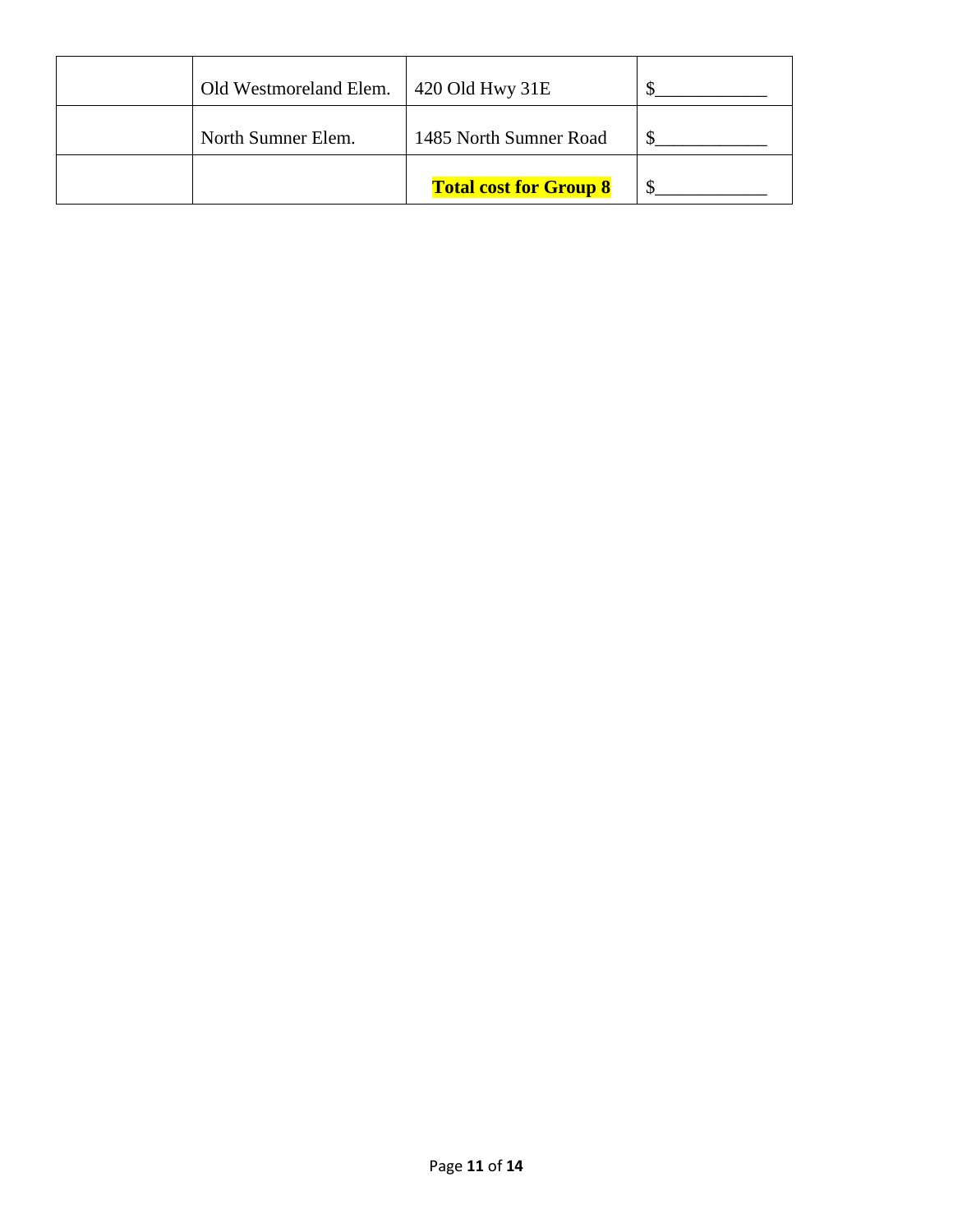```
Group 9 Price per cut
```

| <b>Gallatin</b> | Benny Bills Elem.            | 1030 Union School Rd           | $\sim$            |
|-----------------|------------------------------|--------------------------------|-------------------|
|                 | <b>RT Fisher Alternative</b> | 455 Boyers Ave. North          | $\sim$            |
|                 | <b>Shafer Middle</b>         | 240 Albert Drive               | $\frac{1}{2}$     |
|                 | Union STEM Elem.             | 516 Carson Street              | $\frac{1}{2}$     |
|                 | Bethpage Elem.               | 420 Old Hwy 31E                | $\mathcal{S}$     |
|                 |                              | <b>Total cost for Group 9</b>  | $\mathcal{S}$     |
| Group 10        |                              |                                | Price per cut     |
| <b>Gallatin</b> | Gallatin High                | 700 Dan P Herron Drive         | $\mathcal{S}$     |
|                 | Guild Elem.                  | 1018 South Water Ave.          | $\frac{1}{2}$     |
|                 | Howard Elem.                 | 805 Long Hollow Pike           | $\mathcal{S}$     |
|                 | <b>Rucker Stewart Middle</b> | 350 Hancock Street             | $\mathcal{S}$     |
|                 |                              | <b>Total cost for Group 10</b> | $\mathcal{S}_{-}$ |
| Group 11        |                              |                                | Price per cut     |
| <b>Gallatin</b> | <b>Central Office</b>        | 695 East Main Street           | $\mathsf{S}_-$    |
|                 | <b>Support Services</b>      | 1500 Airport Road              | $\frac{1}{2}$     |
|                 | Vena Stuart Elem.            | 780 Hart Street                | $\frac{1}{2}$     |
|                 | E. B. Wilson High            | 695 East Main Street           | $\frac{1}{2}$     |
|                 |                              | <b>Total cost for Group 11</b> | $\frac{1}{2}$     |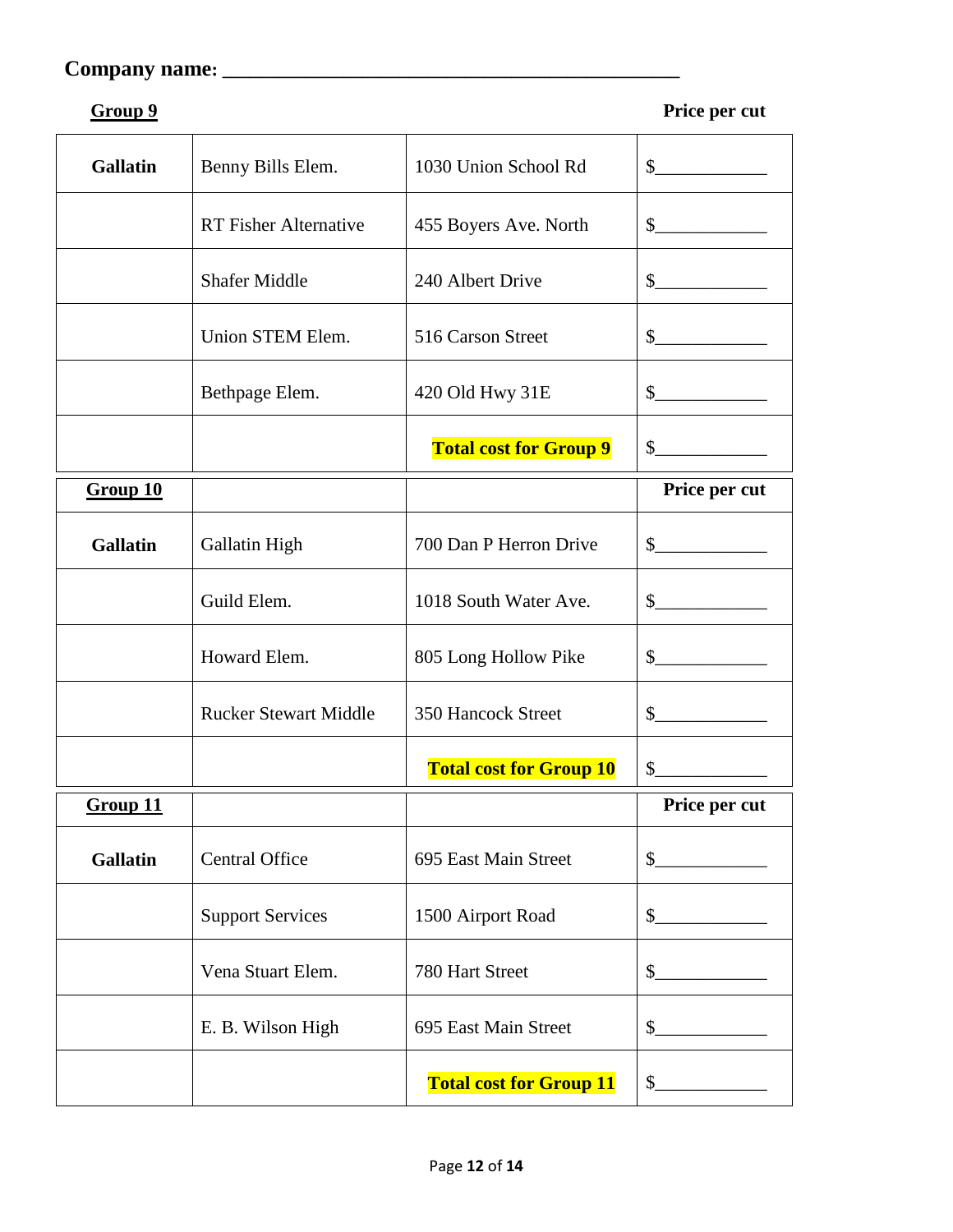| Group 12              |                             |                                   | Price per cut |
|-----------------------|-----------------------------|-----------------------------------|---------------|
| <b>Gallatin</b>       | <b>Station Camp Bus Lot</b> | <b>Behind Station Camp Middle</b> | \$            |
|                       | <b>Station Camp High</b>    | 1040 Bison Trail                  | \$            |
|                       | <b>Station Camp Middle</b>  | 281 Big Station Camp Blvd         | $\mathbb{S}$  |
|                       | <b>Station Camp Elem.</b>   | 1020 Bison Trail                  | \$            |
| <b>Hendersonville</b> | Jack Anderson Elem.         | 250 Shutes Lane                   | \$            |
|                       |                             | <b>Total cost for Group 12</b>    | \$            |